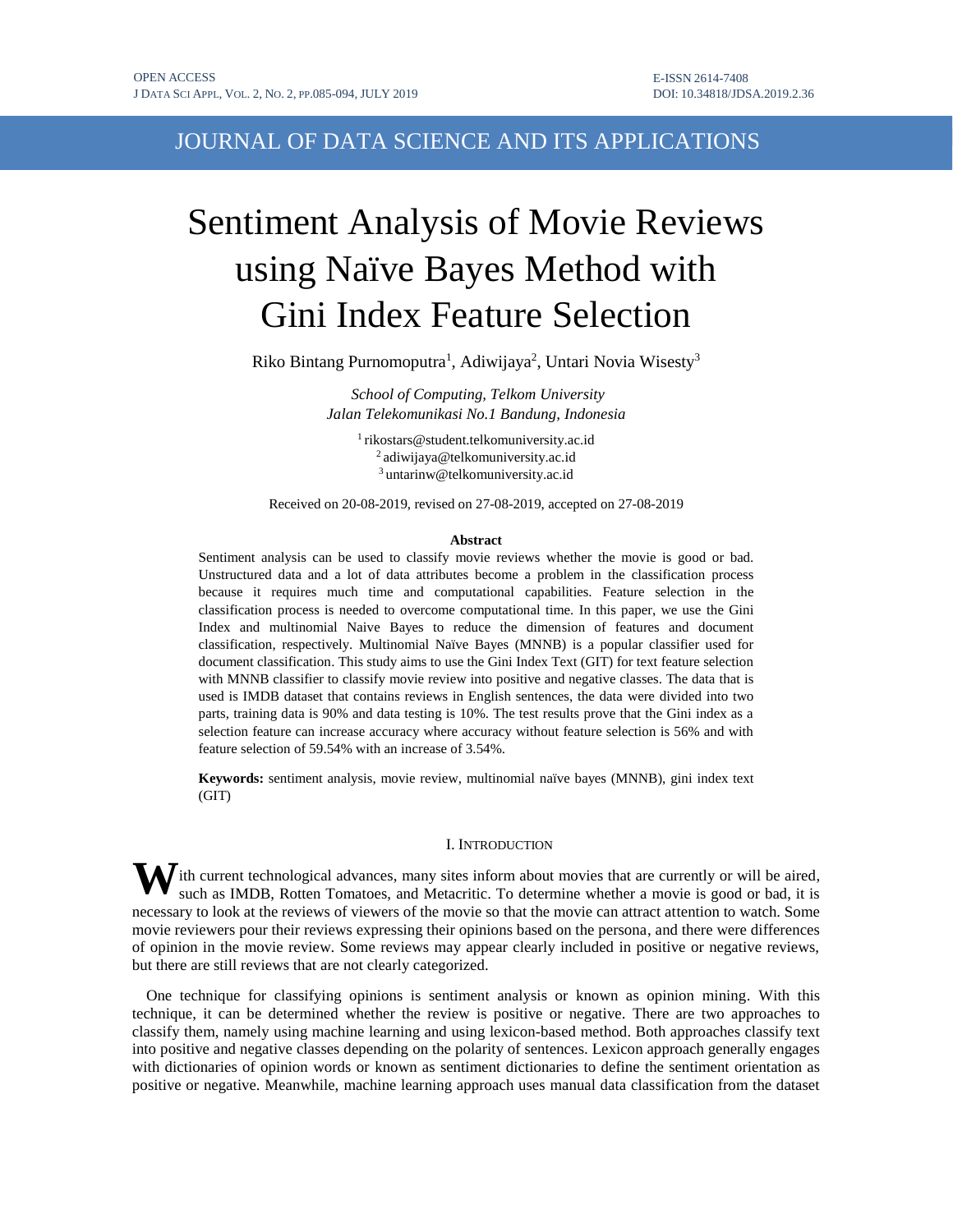and trains the classifier from the sample or called training data, which will later be tested in testing data [1]. The research in [2] provides results of various methods for sentiment analysis, and it can be inferred that the machine learning approach produces the highest accuracy. Nevertheless, the large number of data attributes can be a problem in the classification since it slows down the process and leads to misclassification. In [3], feature selection can improve the accuracy of MNNB performance. However, MNNB is more sensitive to the feature selection method. Therefore, some feature selection may not be able to improve the classification performance.

In [14], the researchers suggested a new complete Gini Index Text (GIT), which is an enhanced Gini Index feature selection that works better with K-Nearest Neighbor (KNN) and Support Vector Machine (SVM) text classification. The results of this study prove the performance of GIT can reduce irrelevant features and still maintain representative features so that it can improve classification performance. However, there is not much research that uses GIT, so it is difficult to see the performance of the GIT for classifier, whether GIT can improve performance with other classification techniques such as Multinomial Naïve Bayes (MNNB).

Based on the problem, the research focuses on the Multinomial Naïve Bayes classification technique using the Gini Index Text feature selection for classifying movie reviews and conducting tests to determine the performance of the model based on the test scenario. The limitation of the problem in this study is the review data used is sample data derived from polarity data on research-based Kaggle [13], which has been added from the IMDB website totaling 4,000 labeled reviews consisting of 2,000 positive reviews and 2,000 negative reviews. The results of this study are the performance of the MNNB with GIT feature selection by calculating the accuracy of classification.

In Section 2, we discuss some research that related to this study, the Gini-Index Text feature selection, along with calculating the GIT score, dataset, and preprocessing that used in this study, the MNNB Classifier Theory and measuring performance used. In Section 3, we present our proposed system. In Section 4, through experimental results, we compare and discuss the classification performances based on the test scenario. In Section 5, we draw conclusions and contemplate future studies.

#### II. LITERATURE REVIEW

There are many studies on sentiment analysis on topics such as social media comments, products, politics, and more. There are so many techniques for classifying text. Many researchers are trying to do a combination of techniques to achieve better performance. Research [5] compared to the various feature selection for the Naïve Bayes algorithm. The goal of the study is to determine the selection features that are accurate and stable using Newsgroups and Reuters-21578 data. In the study, preprocessing data are not displayed so that data processing is not explained. The highest accuracy results obtained with the Chi feature of 81% for Reuters-21578 data and 84% for Newsgroups and for stable results obtained using the Term Frequency (TF) and Domain Frequency (DF) techniques but are inefficient compared to other methods. Research [8] compares several features selection, namely Gini Index, Weight Formula (NG), and Word Frequency Mutual Information (MIDF) with KNN and Naïve Bayes classification techniques. The purpose of this study is to compare and validate new weight features based on the Gini Index on the performance of classification techniques. The results of this study, the Gini Index gets a very good performance that is 75% with KNN and 95% with Naïve Bayes. Research [9] compares the Multinomial Naïve Bayes (MNNB) and SVM classification techniques with 18 different features selection. Unfortunately, it does not explain in detail data preprocessing that had been done. The study shows that the Gini Index, Weighted Log-Likelihood Ratio (WLLR), and Cross-Entropy for Text (CET) on MNNB give identical results. Based on the results of this study concluded that SVM requires fewer features to achieve maximum results, while Naïve Bayes requires more features to achieve optimal results and is more sensitive to the feature selection method.

In [11], researchers compared the Gini Index Text with various feature selection on IMDB dataset data, Spanish dataset, and Portuguese dataset data extracted in advance with n-grams and using MNNB, SVM, and Weighted SVM (WSVM) classification techniques. From the conclusion, it was found that the selected features of the Gini Index, Domain Frequency, CET, and CHI got the best performance, 90% with SVM, and 92% with MNNB. The SVM classification technique is a fast algorithm and can work with high dimensions while MNNB works better on short documents or to classify sentences, WSVM works better than SVM if it does not use the feature selection. In research [14], K-Nearest Neighbor (KNN) method and Support Vector Machine (SVM) with Gini Index Text work better for text classification, producing an average performance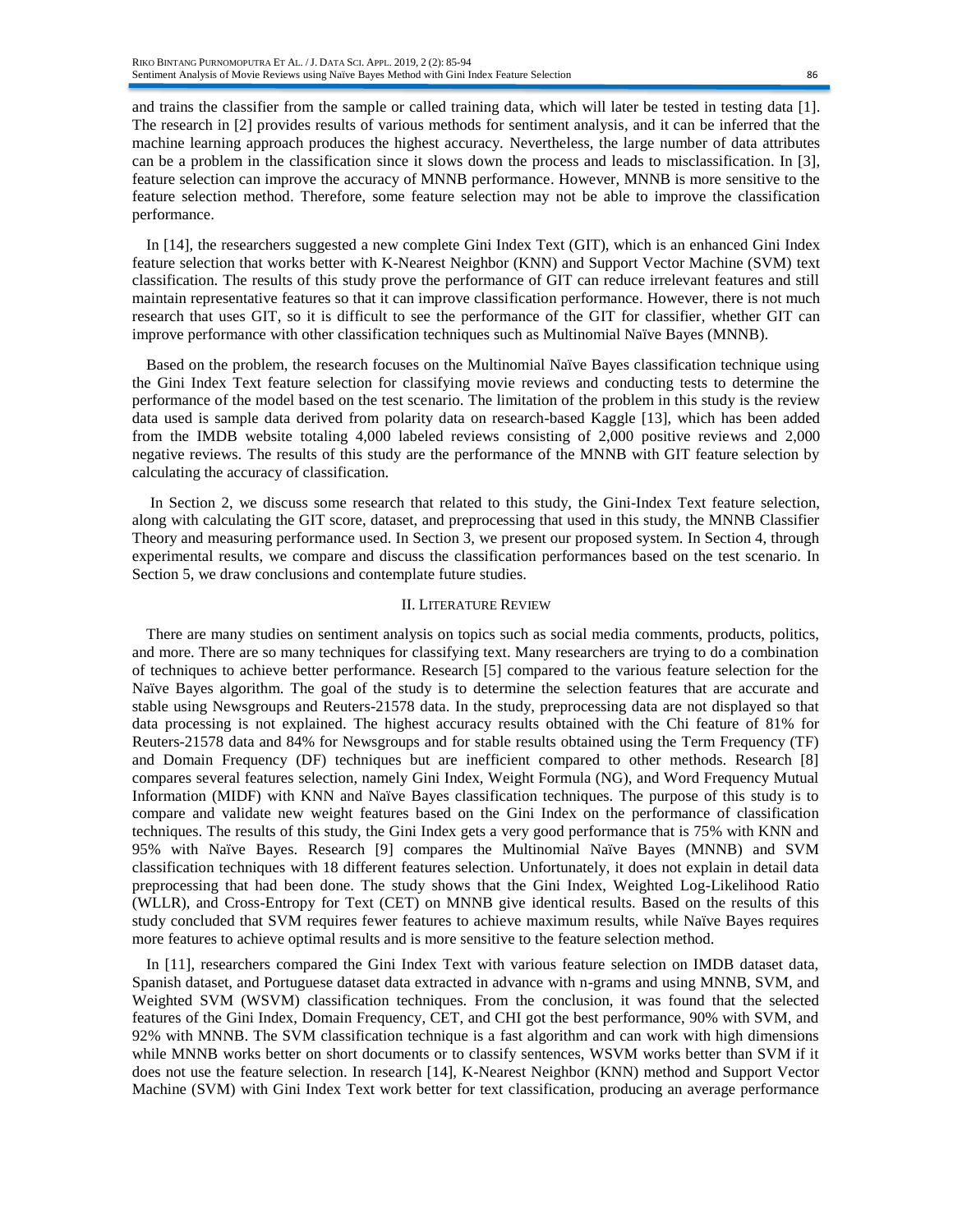of 97% in Reuters-21578 data. Moreover, GIT can eliminate many irrelevant and redundant subset of features and retain many representative features that will improve overall classification performance.

# A. *Gini Index Text*

The Gini Index is used to separate attributes. This technique is generally used in decision trees and successfully improves the precision of classifications. There have been many studies to improve the Gini Index method, one of which is the Gini Index Text (GIT), which was introduced in [14]. GIT was made to work on documents with very many features. For each feature in the film, the review will be calculated based on GIT A, GIT B, and GIT C in the positive and the negative class. This method can reduce the features of a subset of features while also retain many representative features. GIT is defined as:

$$
GiniTextA(w, c_i) = P(c_i|w)^2
$$
\n(1)

$$
GiniTextB(w, c_i) = |\frac{P(c_i|w)^2}{\log_2 P(w)}|
$$
\n(2)

GiniTextC(w, c<sub>i</sub>) = 
$$
\frac{P(c_i|w)^2}{|log_2 P(w|c_i)^2|}
$$
 (3)

With:

 $P(w|c_i)$  is the probability of movie reviews feature w for class  $c_i$ .

 $P(c_i|w)$  is the probability for class  $c_i$  in the appearance of the movie reviews feature w.

 $P(w)$  is the probability of movie reviews feature w with the total number of words in the movie review document.

Gini Index Text A will produce a high score if the word  $w$  only appears in one class. Yet if  $w$  is evenly distributed among classes, it has a low score. Gini Index Text B has the  $P(w)$  is normalized with logarithms and absolute values to increase its deviation so that it can calculate specific features and general features more efficiently. On Gini Index Text C, the  $P(w)$  is normalized as  $P(w|c_i)^2$  with logarithm and absolute value to increase its deviation. Then, if a feature w is specific and large class,  $P(w|c_i)^2$  has very small value and it can be excluded from the comparison process with threshold.

#### B. *Multinomial Naïve Bayes*

The Naïve Bayes Classifier is a simple probabilistic classifier that applies the Bayes theorem with a high assumption of independence. Bayes' theorem is a theorem used in statistics to calculate the probability of a hypothesis [12]. Generally, there are three distribution models Bernoulli, Multinomial, and Poisson. These three models are used as a classifier, namely Bernoulli Naïve Bayes, Multinomial Naïve Bayes, and Poisson Naïve Bayes and not as an independent document.

Multinomial Naïve Bayes (MNNB) calculates the number of words in a document so that it assumes the independence of the appearance of words in the document. This assumption shows that the likelihood that each word event in a document is free does not take into account word order and word context in documents [12]. MNNB will be used to classify movie review documents into positive and negative classes MNNB defined as:

$$
argmax P(C_j) \prod_i P(w_i | C_j)
$$
\n(4)

$$
P(w_i, c_k) = \frac{1 + Count(w, c_k)}{|V| + Count(c_k)}
$$
\n
$$
(5)
$$

With:

Count  $(w, c_k)$  is the sum of movie review feature w that appear in a  $c_k$  classes (positive and negative)

Count( $c_k$ ) is the sum of all movie review feature w in the  $c_k$  classes (positive and negative)

 $|V|$  is all the vocabulary that appears in movie review documents

C. *Measuring Performance*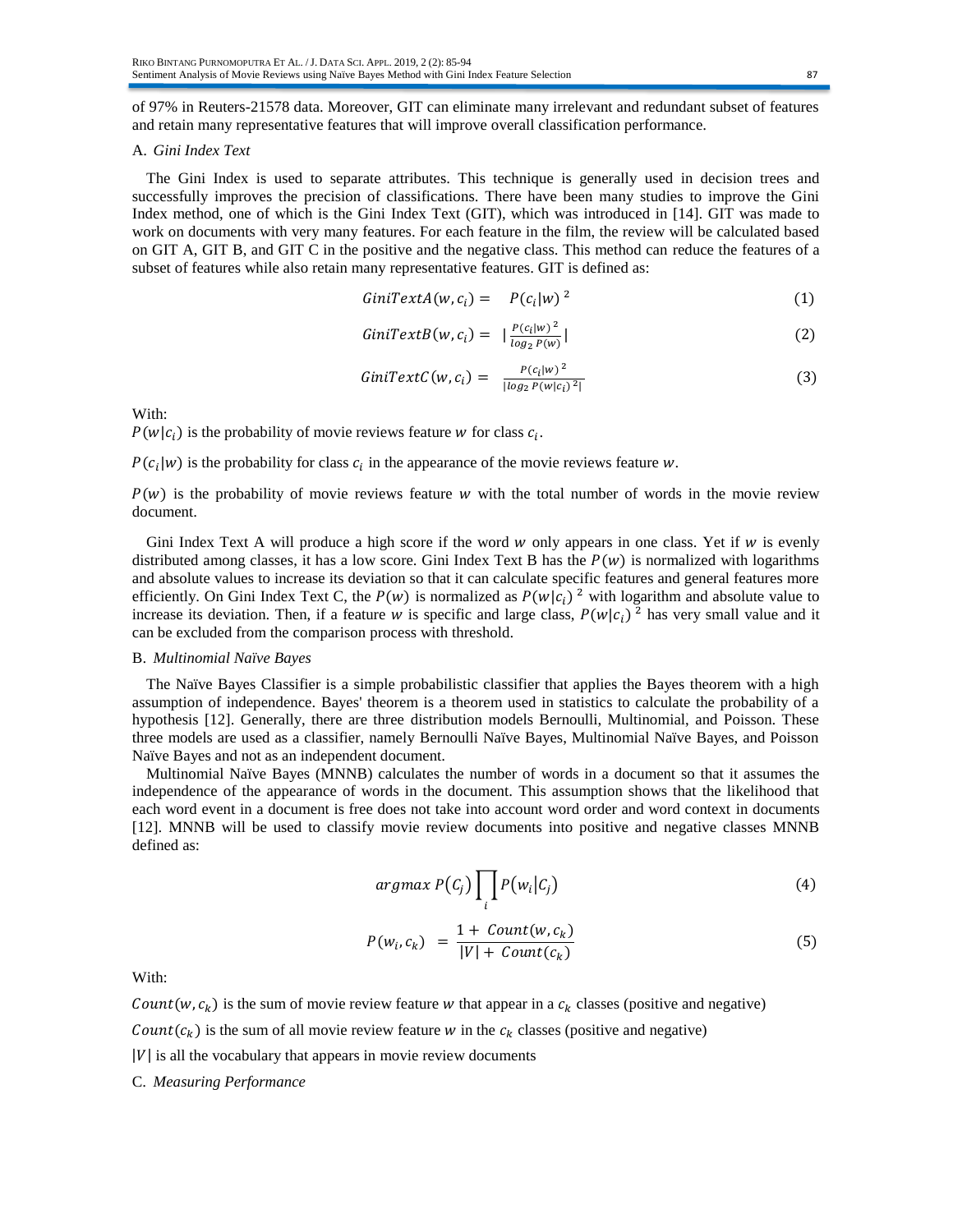Confusion Matrix is a method for measuring performance for classification in machine learning. Confusion matrix taking into account four terms that are True Positive (TP), True Negative (TN), False Positive (FP), and False Negative (FN) which respectively denote the number of positive reviews classified positive, the number of negative reviews classified as negative, the number of negative reviews classified positive and the number of positive reviews classified as negative.

|                  | <b>Actual Class</b> |          |
|------------------|---------------------|----------|
| <b>Predicted</b> | Positive            | Negative |
| Positive         | TP                  | FP       |
| Negative         | FN                  | TN       |

| TABLE I          |
|------------------|
| CONFUSION MATRIX |

Using a confusion matrix will be very useful for calculating the performance of classification results such as accuracy of precision, recall, and F1-score. The results of the testing data prediction are validated by using accuracy testing to measure the classification performance of the model based on the confusion matrix.

Accuracy is a general measurement method that is often used to see the level of success of conducted experiments. Accuracy is calculated based on the correctness of the classification results of all documents, the number of true predictions divided by the total number of true and false predictions defined as:

$$
Accuracy = \frac{TP + TN}{TP + FP + FN + TN}
$$
 (6)

# III. RESEARCH METHOD

The system design used for this research is as follows. First, the obtained data is processed to reduce the number of movie review features with preprocessing namely tokenization, case folding, stopword removal, and lemmatization. Subsequently, the data is divided into training and testing. For training data, features are selected based on the Gini Index Text (GIT) score. After features are selected, Multinomial Naïve Bayes (MNNB) is trained on selected features. Testing data is classified with MNNB that have been trained, and then the accuracy of the classification results is calculated. The flowchart of the proposed is illustrated in figure 1.



#### Fig. 1 System Design Flowchart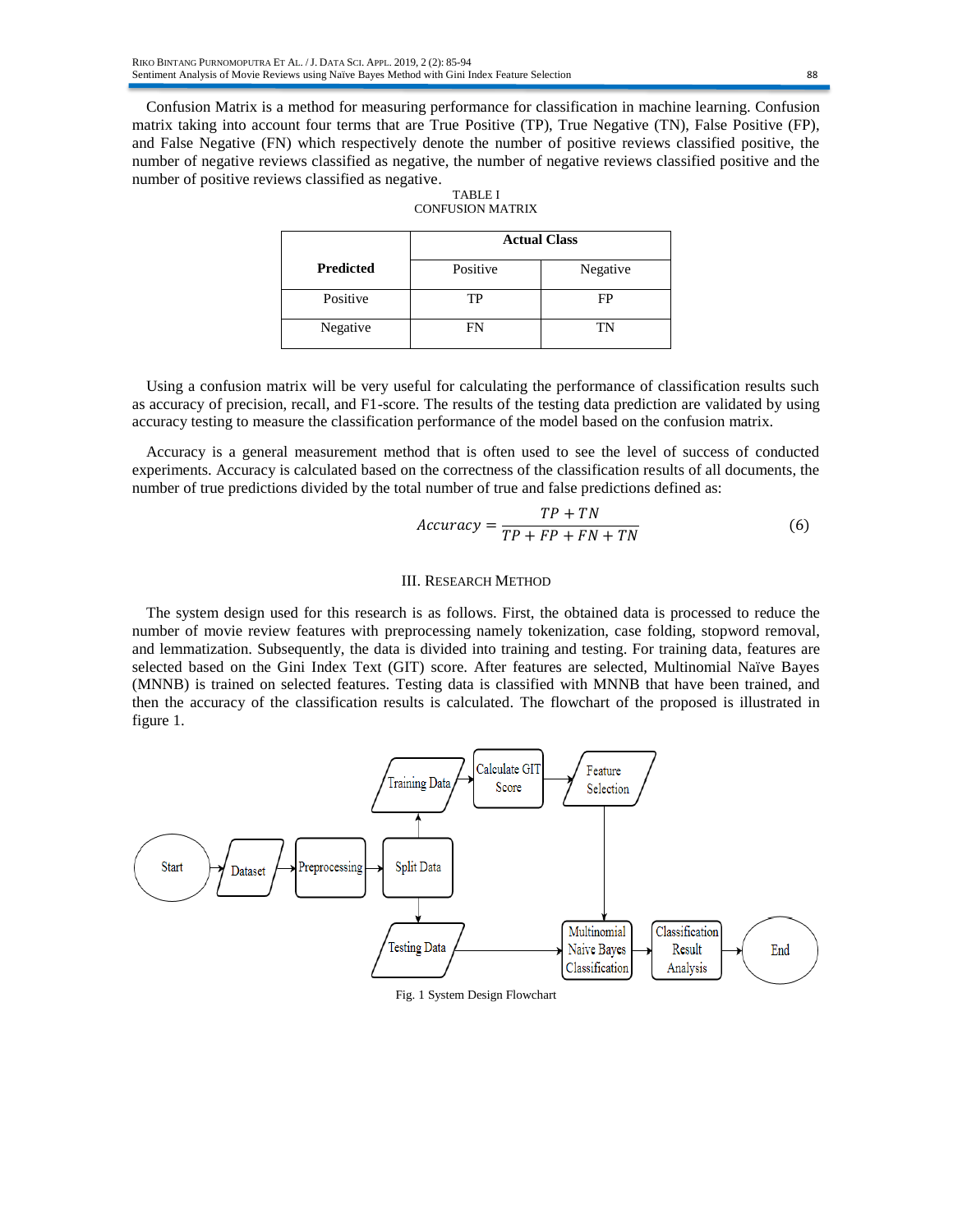#### *A. Dataset*

The beginning of the system design is data retrieval. This study uses the dataset in research [13] with the title Sentiment Polarity Dataset Version 2.0 on Kaggle data that has been updated at https://www.kaggle.com/nltkdata/movie-review, with total files containing 32,967 positive review files and 31,752 negative review files. The data are divided into three parts: 2,000 files, 3,000 files, and 4,000 files. Each section has 50% positive review files and 50% negative review files and is divided into 90% training data and 10% testing data.

## *B. Preprocessing*

At this process, the data is processed, and word that has no value is removed to reduce the number of features to increase the effectiveness and efficiency of the classification process. The following are the stages of pre-processing.

- **Tokenization**
- Data Cleaning
- Case Folding
- Stopwords Removal
- **Lemmatization**

#### *C. Calculates the Gini Index Text Score*

The features of the training data will be calculated using the Gini Index Text (GIT) formula GIT A, GIT B, and GIT C. Each feature will have a score that will be used to select features with the highest score. Here is the example of ten positive features in 4,000 data e features of the training data will be calculated using the Gini Index Text (GIT) formula GIT A, GIT B, and GIT C. Each feature will have a score that will be used to select features with the highest score. Here is the example of 10 positive features in 4,000 data:



Fig. 2 Ten Best Positive Features in 4,000 Data using GIT A

Fig. 2 shows 10 movie review features with the highest score in the positive class. Based on the calculation of features scores with GIT A get a maximum score of 1. This proves that these features only appear in one class, thus achieve the highest score.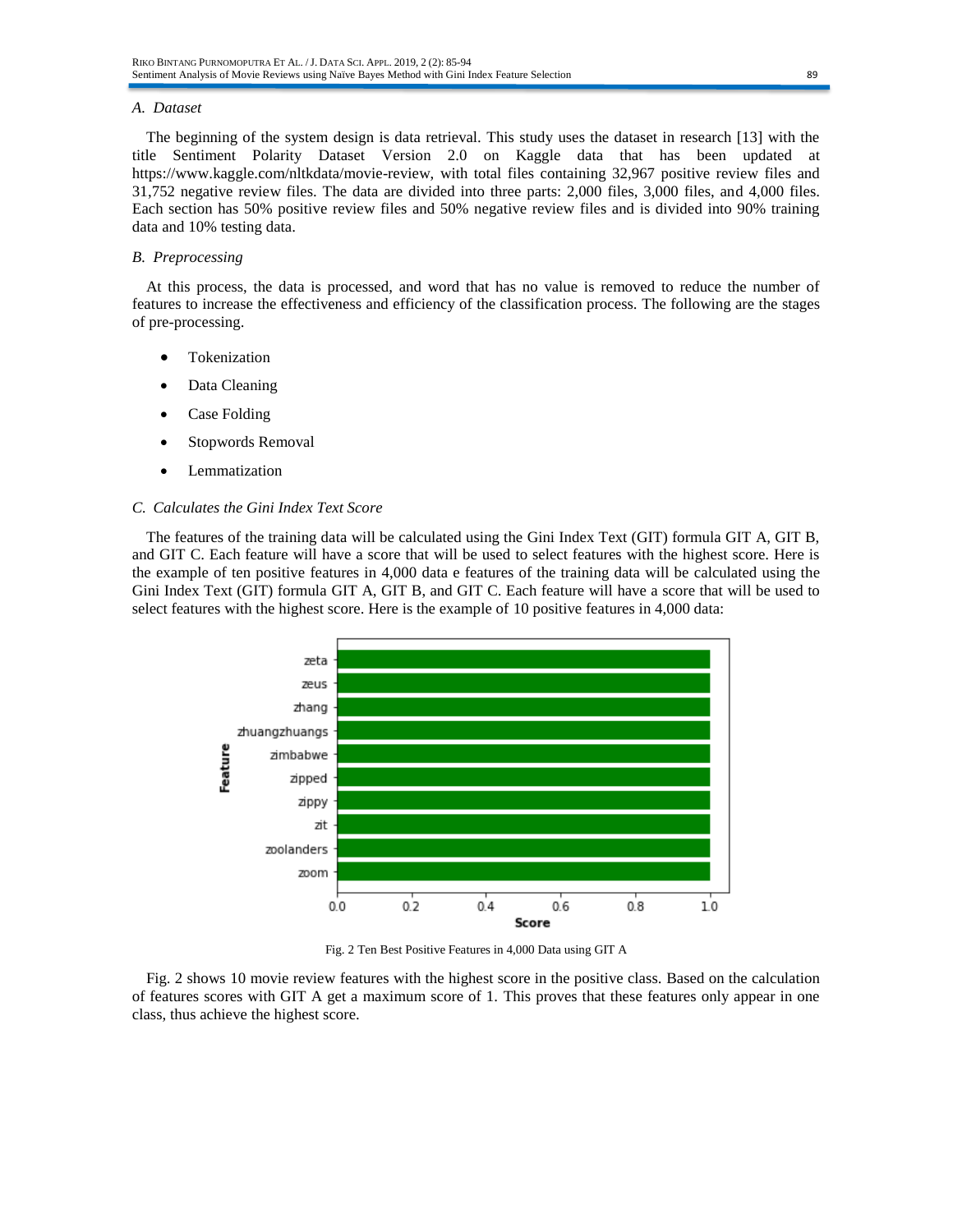

Fig. 3 Ten Best Positive Features in 4,000 Data using GIT B

Fig. 3 shows 10 movie review features with the highest score in the positive class. Based on the calculation of features scores with GIT B get a maximum score of 0.065. This proves that these features only appear in one class and are divided by  $log_2 P(w)$  so that they can achieve better deviations.



Fig. 4 Ten Best Positive Features in 4,000 Data using GIT C

Fig. 4 shows ten movie review features with the highest score in the positive class. Based on the calculation of features scores with GIT C get a maximum score of 0.034, this proves that these features only appear in one class and are divided by  $\lfloor log_2 P(w|c_i)^2 \rfloor$ . The goal is almost the same as GIT B to achieve a better deviation.

Based on the Fig. 2, Fig. 3, and Fig. 4 above points out that GIT A gets a score of 1, GIT B gets a score of 0.065, and GIT C gets a score of 0.034 for each of the ten best features. After getting score for each feature, the next step is feature selection, which is to select the features with a high GIT score.

# *D. Multinomial Naïve Bayes Classification*

In the Multinomial Naïve Bayes classification process, the features that have been selected based on the best Gini Index Text score of k features are used by the Multinomial Naïve Bayes for the model training process. After that MNNB who had been trained will predict positive or negative labels from the test data. Testing will be conducted periodically by adding features with the highest score every iteration to be able to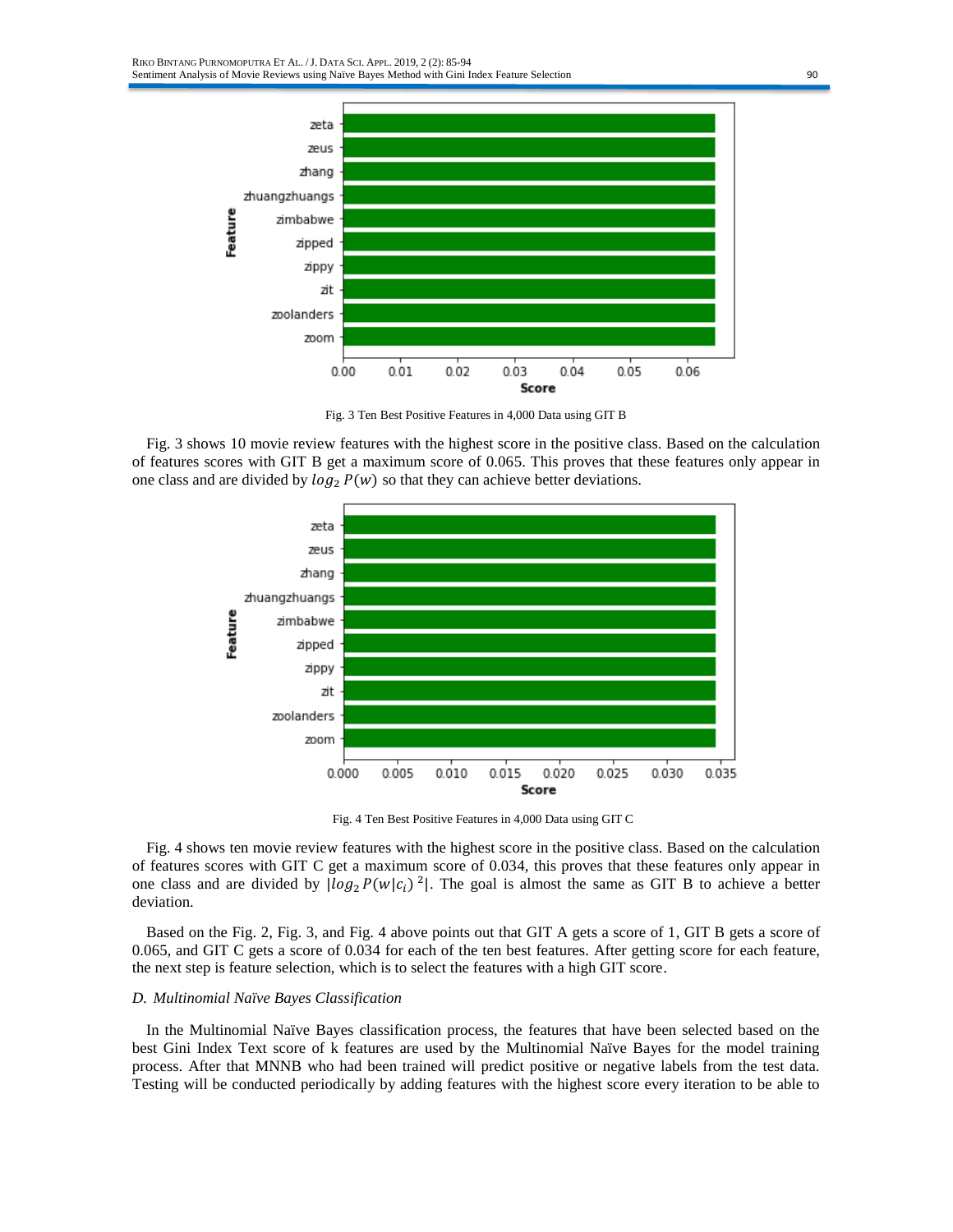see the performance of the selected features. The next process is calculate the accuracy of the classification, prediction, which will be explained in the next chapter.

## IV. RESULTS AND DISCUSSION

In the testing phase, two testing scenarios are performed. The first is tested using the Multinomial Naïve Bayes method only without using feature selection. The second is testing using the Multinomial Naïve Bayes by selecting the Gini Index Text feature, meaning that this test will reduce features based on the Gini Index Text score.

# *A. Testing without Selection Features*

In this test, the data were classified using the Multinomial Naïve Bayes method to determine the level of accuracy in the prediction classification of movie reviews without using feature selection. The features generated from the pre-processing process are directly classified without being reduced. The data were divided into three parts, using 2,000, 3,000, and 4,000 d. The results of this test are the accuracy of the classification:

| Data | Accuracy | <b>Features</b> |
|------|----------|-----------------|
| 2000 | 62.5%    | 6968            |
| 3000 | 54.84%   | 8825            |
| 4000 | 56%      | 10336           |

TABLE II MULTINOMIAL NAÏVE BAYES PERFORMANCE RESULTS

Based on Table II shows the results of performance using 2,000, 3,000, and 4,000 data with an average accuracy of 57.78%. The best results were obtained using 2,000 data, with an accuracy of 62.5%.

# *B. Testing with Selection Features*

In this test, the data were classified using the Multinomial Naïve Bayes method to determine the level of accuracy in the prediction classification of film reviews with the best k features. The testing phase will be conducted periodically in the amount of 100 positive features and 100 negative features per iteration to get the best results based on the features selected. The data were divided into three parts using 2,000, 3,000, and 4,000 data. The results of this test are the accuracy, and the following F1-scores are the results of the test:



Fig. 5 Accuracy Results Using 2,000 Data

Figure 5 shows the accuracy and F1-score line graphs using 2,000 data on the number of features used with a total of 6,968 features. The highest accuracy obtained by GIT of 62.5% this indicated that GIT A, B, and C did not improve accuracy result.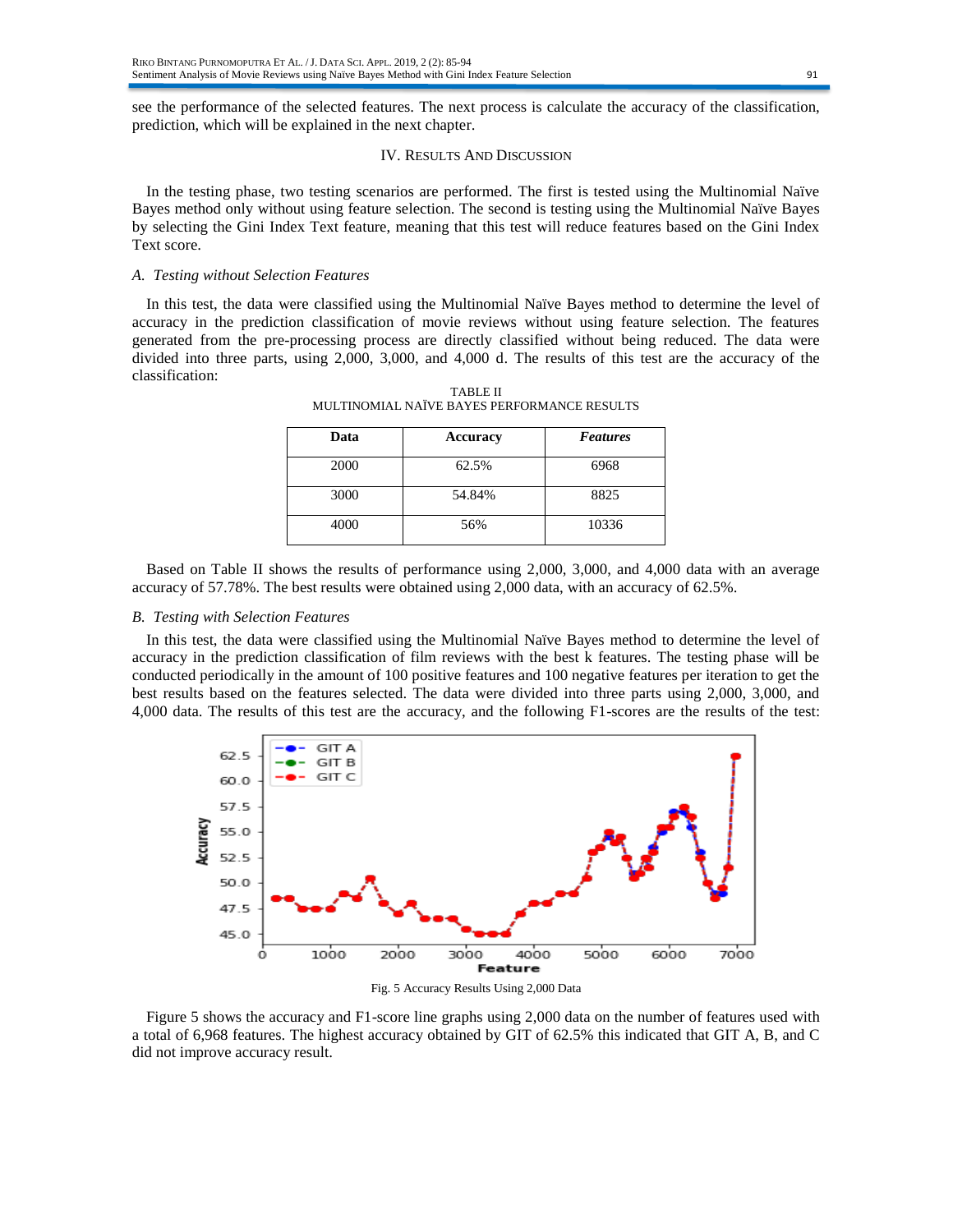

Figure 6 shows the accuracy and F1-score line graphs using 3,000 data on the number of features used with a total of 8,825 features. It can be seen that the performance of GIT A tends to be lower than GIT B and C by using 6,000 to 8,600 features. Feature selection with GIT achieves the highest accuracy on 8,795 features.

TABLE III HIGHEST ACCURACY RESULTS ON 3,000 DATA

| Method                   | Accuracy | <b>Features</b> |
|--------------------------|----------|-----------------|
| MNNB with GIT<br>A, B, C | 55.51%   | 8795            |
| <b>MNNB</b>              | 54.84%   | 8825            |

Table III shows the accuracy results using 8,795 features in 3,000 data, the accuracy of GIT A, B, and C are higher than not using feature selection. This shows that the features selected can improve classification performance. The accuracy result is 55.51%.



Figure 7 shows the accuracy line graphs using 4,000 data on the number of features used with a total of

10,336 features. The classification results show that accuracy with feature selection is higher than not using feature selection. The performance of GIT A achieves higher accuracy compared to GIT B and C. This shows that the features selected in GIT A have more influence on the classification of data.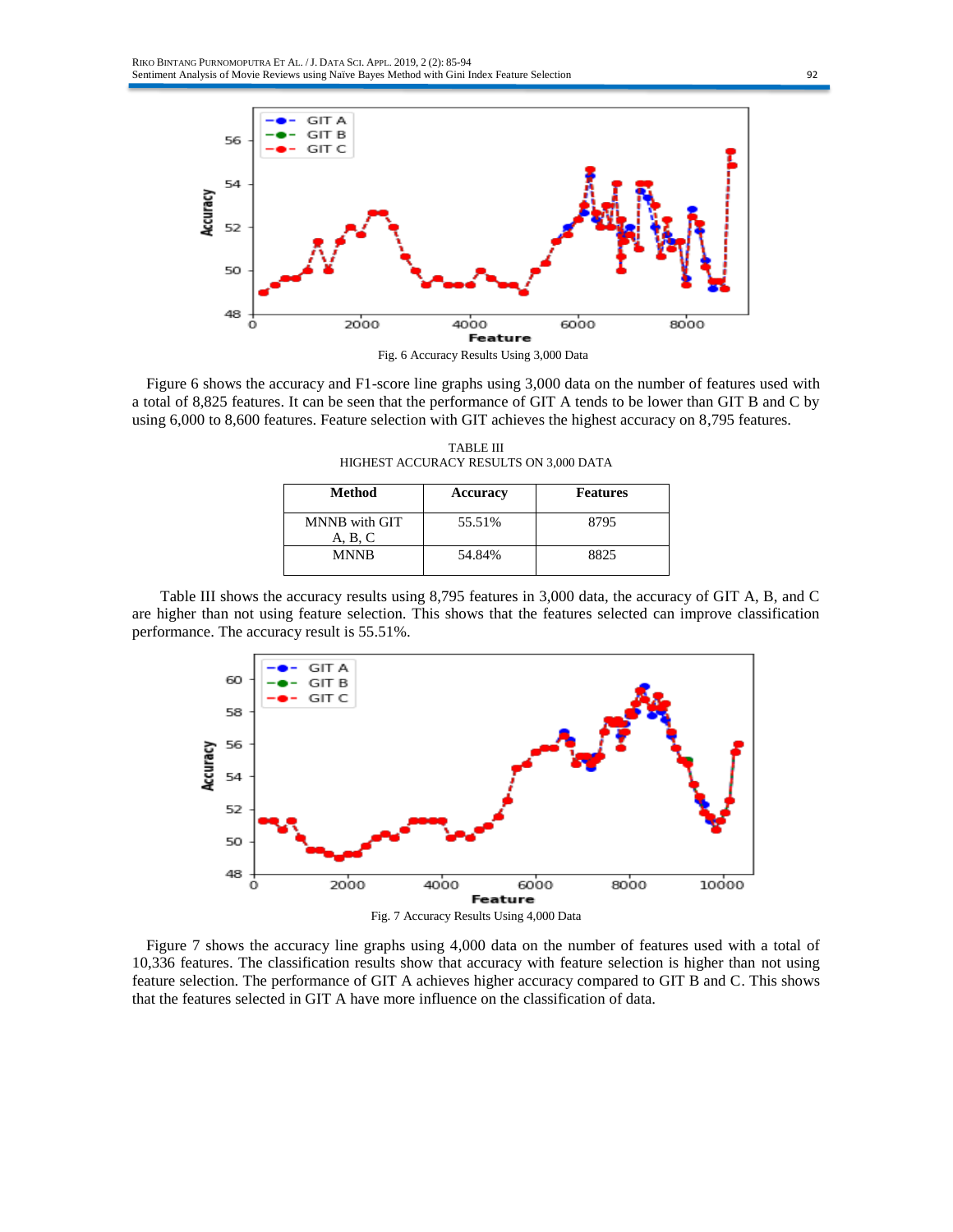| Method             | Accuracy | <b>Features</b> |
|--------------------|----------|-----------------|
| MNNB with GIT A    | 59.54%   | 8312            |
| MNNB with GIT B, C | 59.29%   | 8217            |
| <b>MNNB</b>        | 56%      | 10336           |

| <b>TABLE IV</b>                       |  |  |  |
|---------------------------------------|--|--|--|
| HIGHEST ACCURACY RESULTS ON 4000 DATA |  |  |  |

Table IV shows the accuracy results from 4,000 data. The accuracy of GIT A, B, and C are higher than not using feature selection. This shows that the features selected can improve classification performance with the accuracy result are 59.54% with GIT A and 59.29% with GIT B and C.

From the test results, it can be seen that there is an increase in accuracy by using feature selection. For example, in Table 3 the result is 54.84% without feature selection and 55.51% with 8,795 selected features, an increase of 0.67% with GIT A, B and, C. In Table 5 shows accuracy results of 56% without feature selection and 59.54% with GIT A using 8312 features an increase of 3.54% and 59.29% with GIT B and C an increase of 3.29%.

This test also proves different accuracy results using GIT A, GIT B, and GIT C . For example, Table 4 shows that GIT A gets a higher accuracy compared to GIT B and GIT C at 59.54% using 8,312 features while GIT B and GIT C got 59.29% using 8,217 features with a difference of 0.25%.

Based on the results, Multinomial Naïve Bayes with Gini Index Text can work well. This proves that using feature selection can make accuracy increases, for instance, 4,000 data (which should have 10,336 features), and with only 8,795 features it produces better accuracy so that selecting features can reduce misclassification. The bigger the data, the better the features will be compared to the smaller data so the classification performance can look better. To see the results of deeper feature reduction the authors suggest using the threshold in feature selection so that the performance of GIT A, B and C can be seen clearly.

# V. CONCLUSION

Using the Multinomial Naïve Bayes Method with Gini Index Text Feature Selection can improve the accuracy of classification results. For instance, the 4,000 data has an increase in accuracy of 3.54% with 8,312 features. In 3,000 data, the accuracy increased by 0.67% with 8,795 features. Gini Index Text feature selection produces a different performance as in GIT A has a better performance compared to GIT B and GIT C as seen in 4,000 data accuracy result are 59.54%, while GIT B and GIT C is 59.29% with a difference of 0.25%. GIT B and GIT C produce the same performance in every test. This happens due to the features selected are not different. Feature selection can be seen to be more influential on the classification of data using 4,000 data compared to 3,000 data and 2,000 data. This shows that bigger data resulting in better features. The result of this study can be used to analyze the effect of Gini Index Text feature selection on Multinomial Naïve Bayes to classify documents. We recommend using different approaches on selecting features such as threshold so feature reduction can be seen more clearly. Thus, it can be concluded that the Gini Index Text Feature Selection can improve the performance of the Multinomial Naïve Bayes and can be an alternative solution to classify movie reviews data quite accurately. In the future works to see a more detailed performance from the Gini Index Text feature selection is by benchmarking with other popular feature selection, such as Chi, Mutual Information and TF-IDF and adding more classes in the data.

#### **REFERENCES**

[1] Dhaoui, C, Webster C and Tan L, "Social media sentiment analysis: lexicon versus machine learning", Journal of Consumer Marketing, Vol. 34 No. 6, pp. 480-488, 2017.

[5] Erik Lux "Feature selection for text classification with Naive Bayes" Charles University, Prague, 2012.

<sup>[2]</sup> Vimalkumar, Bhumika, "Analysis of Various Sentiment Classification Techniques", International Journal of Computer Applications (0975 – 8887) Volume 140 – No.3, 2016.

<sup>[3]</sup> Prusa, Joseph D., Taghi M. Khoshgoftaar and David J. Dittman. "Impact of feature selection techniques for tweet sentiment classification." The Twenty-Eighth International Flairs Conference. 2015.

<sup>[4]</sup> Narayanan Vivek,Arora Ishan, Bhatia Arjun, "Fast and accurate sentiment classification using an enhanced Naive Bayes model", 2013.